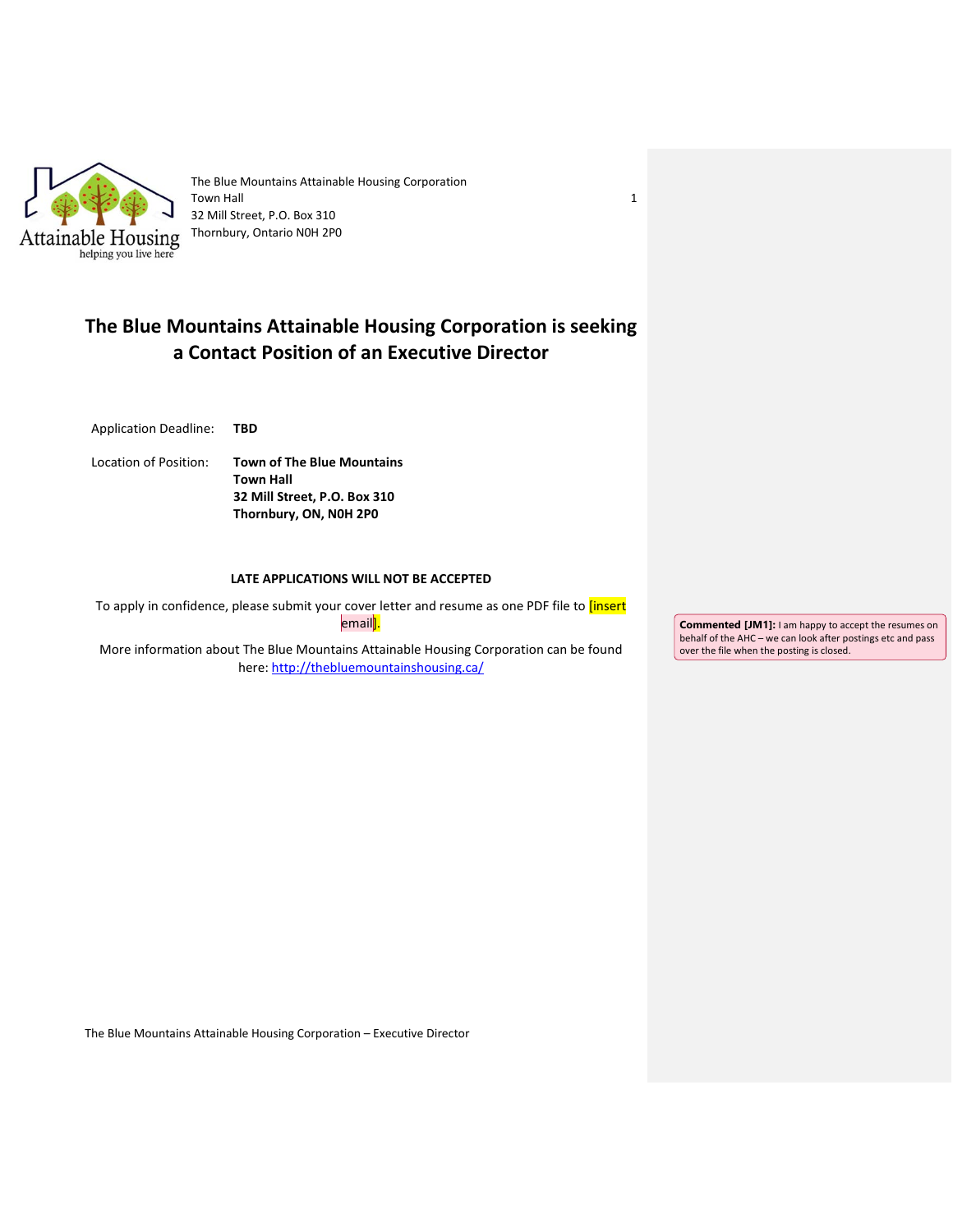#### **1. About the Blue Mountains Attainable Housing Corporation (BMAHC)**

Established in 2014, the Blue Mountains Attainable Housing Corporation ("BMAHC") is a notfor-profit corporation with a mandate to facilitate the supply of healthy, attainable and sustainable rental and ownership housing units and to create more housing opportunities for those living in the vibrant, diverse community of The Blue Mountains ("TBM").

BMAHC is governed by a strong multi-disciplinary volunteer Board of Directors, including 2 representatives from TBM City Council. The roles and responsibilities of the Board include setting the strategic vision for BMAHC, strategic and administrative oversight of operations and management, and exercising accountability to the Town and its residents.

To date, in an effort to alleviate the growing attainable housing crisis, BMAHC has created two programs, a down payment assistance program and a grants program for secondary suites. BMACH has recently augmented those programs by issuing an RFI leading to an RFP for the construction and operation of new attainable rental units in the Town of The Blue Mountains. Now, BMAHC is seeking a Contract Position of an Executive Director who has the passion, skills, and experience necessary to maximize performance outcomes and make a positive contribution to the community.

BMAHC'S short- and medium-term goal is the development of rental and ownership housing units that offer attainable rental and ownership rates in perpetuity. This short- and mediumterm goal will be achieved through 5-year development targets:

- a) 100 200 rental units built and occupied between 2019-2022, which will target working families, including service and tourism employees, as well as Seniors; and
- b) 50 home ownership units built and occupied between 2021-2023, which will target working families, including service employees and the working population.

More information about BMAHC can be found at [thebluemountainshousing.ca.](http://thebluemountainshousing.ca/)

# **2. Position Summary**

Reporting to the Board of Directors, the Contract Position of Executive Director of BMAHC is responsible for operationalizing the programs and policies of the Corporation and acts as the day-to-day representative of the Corporation to stakeholders. The Executive Director is instrumental in the successful execution of the Corporation's mandate, financial objectives, strategies, and adopted business model to advance the Corporation's mission to develop the supply of attainable housing in TBM that meets the needs of local residents and results in a more inclusive community. It is hopeful, but not a commitment of BMAHC at this time that the BMAHC can convert the Contract Position into a fulla full time position after the term of the contract.

# **3. Essential Job Functions**

Relationship with the Board of Directors, as a Contract engagement: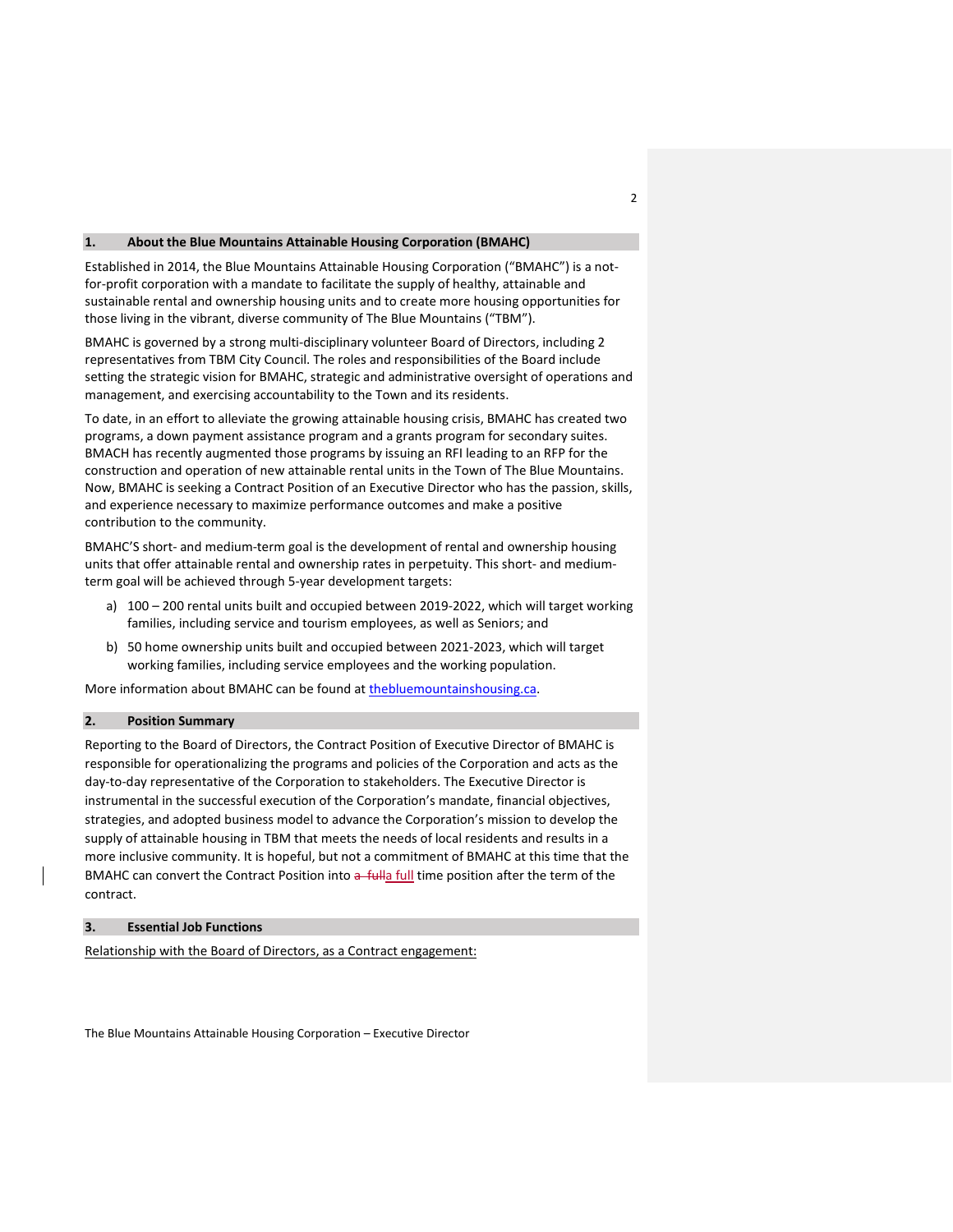- Serve as chief staff support and advisor to BMAHC's Board of Directors, including advising on the FRFP/RFP, related funding options, and the daily operations of BMAHC.
- Provide monthly operating, status, and financial reports to the Board and maintain all records of the Board of Directors.
- In consultation with the Board, ensure that consistent and timely progress is made in accomplishing BMAHC's strategic objectives and organizational goals, including communicating progress updates with internal and external stakeholders.

#### Resource Development

- Responsible for identifying, identifying, procuring and managing opportunities to secure capital investment from all public and private sources including existing and new intergovernmental affordable housing initiatives, including but not limited to those offered by the Canada Mortgage Housing Corporation (CMHC).
- With the assistance of other  $3<sup>rd</sup>$  parties engaged by the BMAHC Board, manage the RFI/RFP process that seeks to expand the rental stock of attainable housing units in TBM.
- With the approval of the BMAHC Board, developepdevelop and implement future RFI/RFP processes that will expand the rental and ownership stock of attainable housing units in TBM

## Partnerships and Advocacy

- Identify new development opportunities to expand BMAHC's projected housing portfolio.
- Develop partnerships with other public and private affordable/attainable housing corporations and developers to leverage public funds with private capital to facilitate the supply of attainable housing in TBM.
- Advocate for increased opportunities for affordable/attainable housing in lower-tier municipalities in response to federal, provincial, and municipal legislation and participate in advocacy or housing organizations, wherever applicable.
- Stay abreast of all legislative and regulatory changes at all levels of government and respond promptly by advising the Board and implementing revised policies, procedures, and practices where required.
- Establish and maintain positive working relationships with Grey County, Simcoe County, Town of Blue Mountain's Council and Town Staff, federal and provincial representatives, officials and organizations, local community and neighbourhood organizations, and residents.

## Operations & Administration

- Administer BMAHC's existing housing programs and policies, including rigorous quality control, program performance evaluation, and identify any gaps in service delivery or effectiveness.
- Manage the Corporation's properties and assets via third-party contractors.
- Administer and manage the eligibility requirements of the attainable ownership and rental units owned by BMAHC, including any resulting waitlist.

The Blue Mountains Attainable Housing Corporation – Executive Director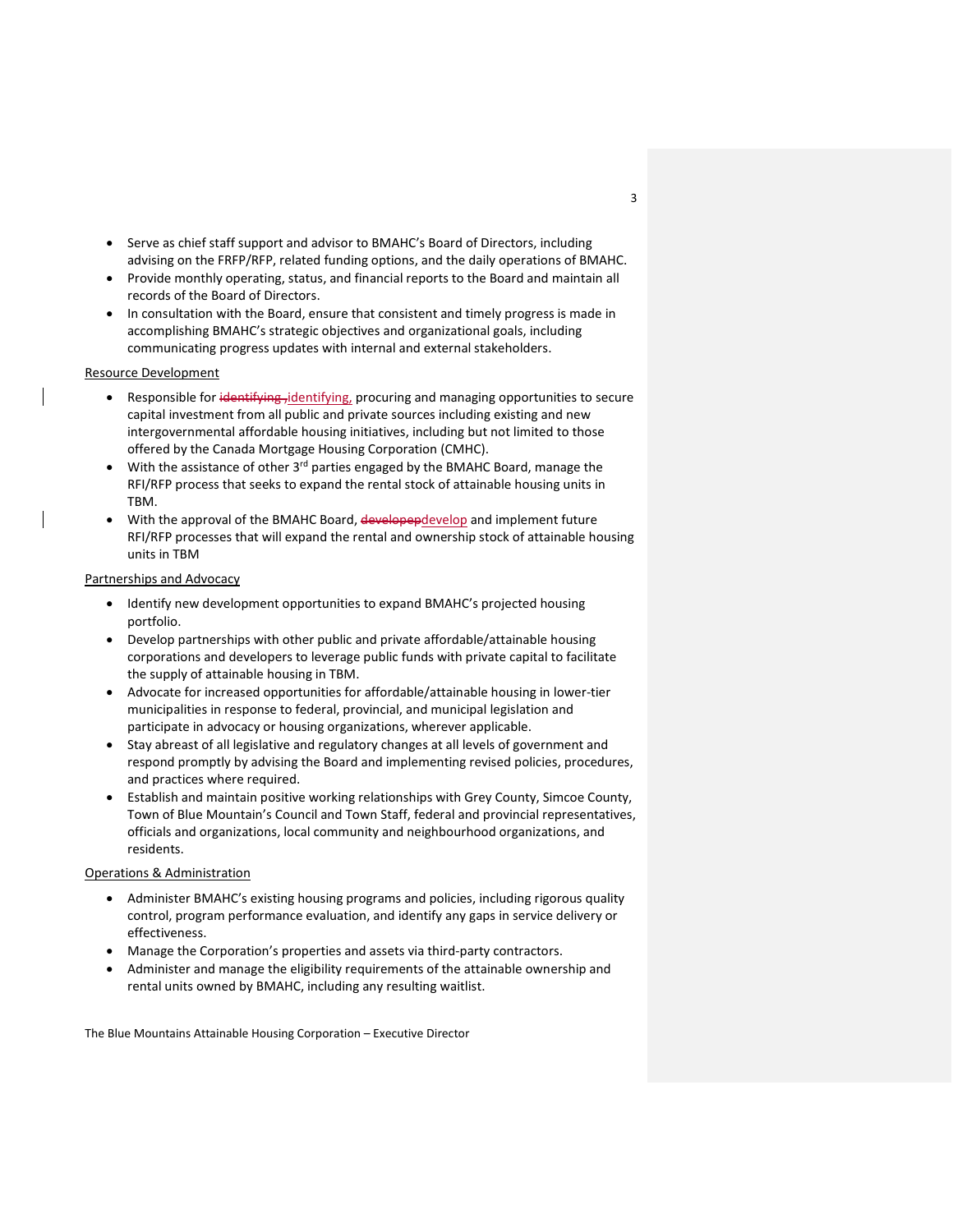- Oversee and manage the procurement activities of the Corporation and ensure compliance with all federal, provincial, and municipal legislative and contract requirements and procurement policies.
- Manage annual operating and capital budgets and oversee expenditures.

#### Tenant Engagement & Community Partnerships

- Promote tenant engagement practices and tenant participation in planning and problem solving.
- Foster the development of a healthy and safe community.

## **4. Experience and Qualifications**

This opportunity will appeal to an entrepreneurial individual, with a strong background in project finance, management and execution. This position will require a You will need to be a self starter with experience in growing an organisation from the ground up.

#### **Qualifications**

- Demonstrated ability to work effectively and collaboratively with a volunteer Board of Directors, including elected officials.
- Thorough and extensive knowledge of the principles and practices related to the overall operations and administration of a non-profit corporation or public agency, which includes budgeting; financing; marketing; reporting; and policy development and implementation.
- An understanding of the affordable/attainable and non-profit housing sectors in both lower and upper tier municipalities in Ontario.
- Knowledge of real estate development and housing procurement, including financing, design, construction, and property management.
- Corporate and public sector financial experience.
- Proven experience fostering effective partnerships with the public, private, and nonprofit sectors, including community engagement and public consultation skills.
- Ability to develop and maintain contacts within all levels of government, and with a variety of community groups and individual stakeholders, to elicit information and funding to effectively design, implement and maintain existing and potential housing programs.
- A proven track record of meeting or achieving short-, medium- and long-term operational and fiscal goals, with the demonstrated ability to strategize, operationalize, prioritize, lead and manage sustainable change in an established housing or non-profit corporation.
- Excellent interpersonal and communication skills, including demonstrated political acuity.

The Blue Mountains Attainable Housing Corporation – Executive Director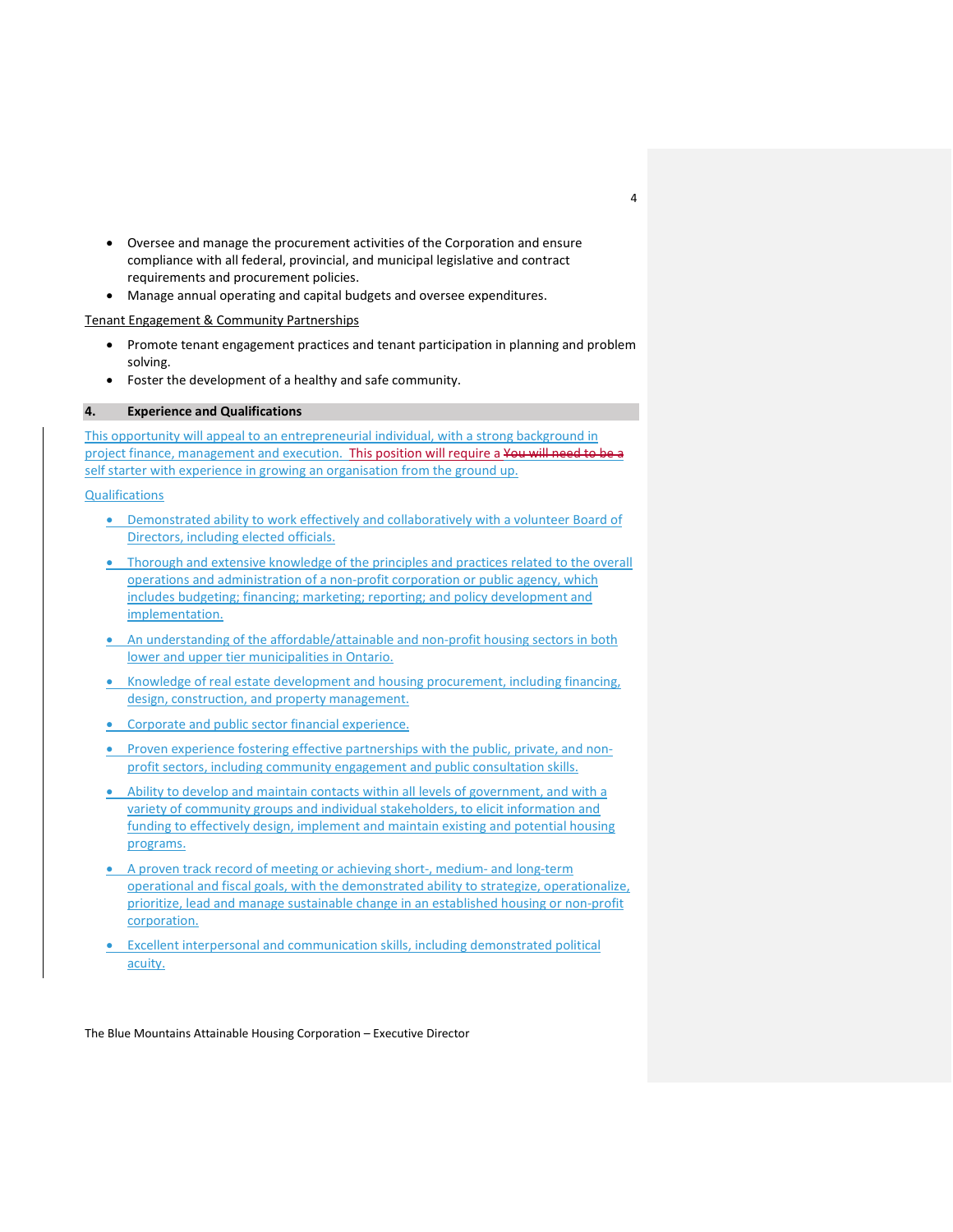- Demonstrated ability to lead and mentor a small, but dedicated staff team that supports a respectful and inclusive environment.
- Experience identifying and coordinating opportunities for capital investment (debt and equity) from public or private sources for public private partnership projects or for private sector ventures

## **Experience**

- 5+ years of business or related experience, including several years of experience at the Senior/Executive Leadership level in a supervisory capacity.
- Experience identifying and coordinating opportunities for capital investment (debt and equity) from public or private sources for public private partnership projects or for private sector ventures.
- Experience working directly with affordable/attainable housing programs, including housing supply and procurement, in a leadership capacity with direct budgetary responsibility would be considered a significant asset.

# Education

#### Required:

A Bachelor's Degree in Real Estate, Business Administration, Economics, Marketing, Public Administration, Public Policy, or the equivalent from a recognized Canadian University (or its equivalent).

Experience in identifying, procuring and managing the securing of capital investment (debt and equity) from public or private sources for public private partnership projects or for private sector ventures.

#### Preference:

A Master's Degree or MBA in Real Estate, Business Administration, Economics, Marketing, Public Administration, Public Policy, or the equivalent from a recognized Canadian University .

Certified Housing Professional or Chartered Housing Professional designation.

Experience and formal training, combined with demonstrated performance and verified ability, may substitute for the aforementioned educational requirements.

#### **Experience**

- 5+ years of business or related experience, including several years of experience at the Senior/Executive Leadership level in a supervisory capacity.
- Experience identifying and coordinating opportunities for capital investment (debt and equity) from public or private sources for public private partnership projects or for private sector ventures.

The Blue Mountains Attainable Housing Corporation – Executive Director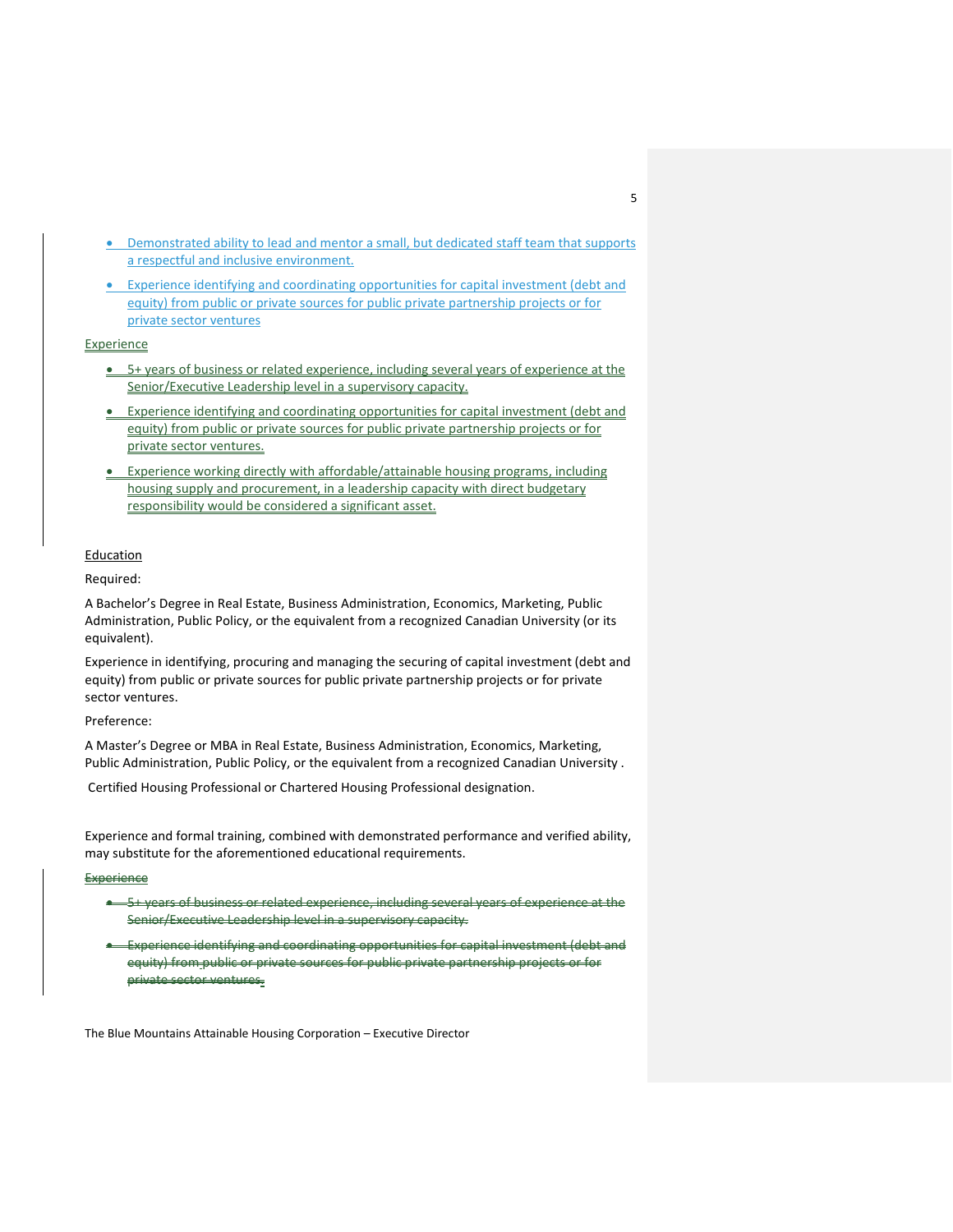• Experience working directly with affordable/attainable housing programs, including housing supply and procurement, in a leadership capacity with direct budgetary responsibility would be considered a significant asset.

#### Qualifications

- Demonstrated ability to work effectively and collaboratively with a volunteer Board of Directors, including elected officials.
- Thorough and extensive knowledge of the principles and practices related to the overall operations and administration of a non-profit corporation or public agency, which includes budgeting; financing; marketing; reporting; and policy development and implementation.
- An understanding of the affordable/attainable and non-profit housing sectors in both lower and upper tier municipalities in Ontario.
- Knowledge of real estate development and housing procurement, including financing, design, construction, and property management.
- Corporate and public sector financial experience.
- Proven experience fostering effective partnerships with the public, private, and nonprofit sectors, including community engagement and public consultation skills.
- Ability to develop and maintain contacts within all levels of government, and with a variety of community groups and individual stakeholders, to elicit information and funding to effectively design, implement and maintain existing and potential housing programs.
- A proven track record of meeting or achieving short-, medium- and long-term operational and fiscal goals, with the demonstrated ability to strategize, operationalize, prioritize, lead and manage sustainable change in an established housing or non-profit corporation.
- Excellent interpersonal and communication skills, including demonstrated political acuity.
- Demonstrated ability to lead and mentor a small, but dedicated staff team that supports a respectful and inclusive environment.
- Experience identifying and coordinating opportunities for capital investment (debt and equity) from public or private sources for public private partnership projects or for private sector ventures

#### **5. Compensation**

This is a one-year contract position with opportunity for extension. The Executive Director will earn a competitive base fee with bonus opportunities commensurate, with experience, qualifications and performance.

The Blue Mountains Attainable Housing Corporation – Executive Director